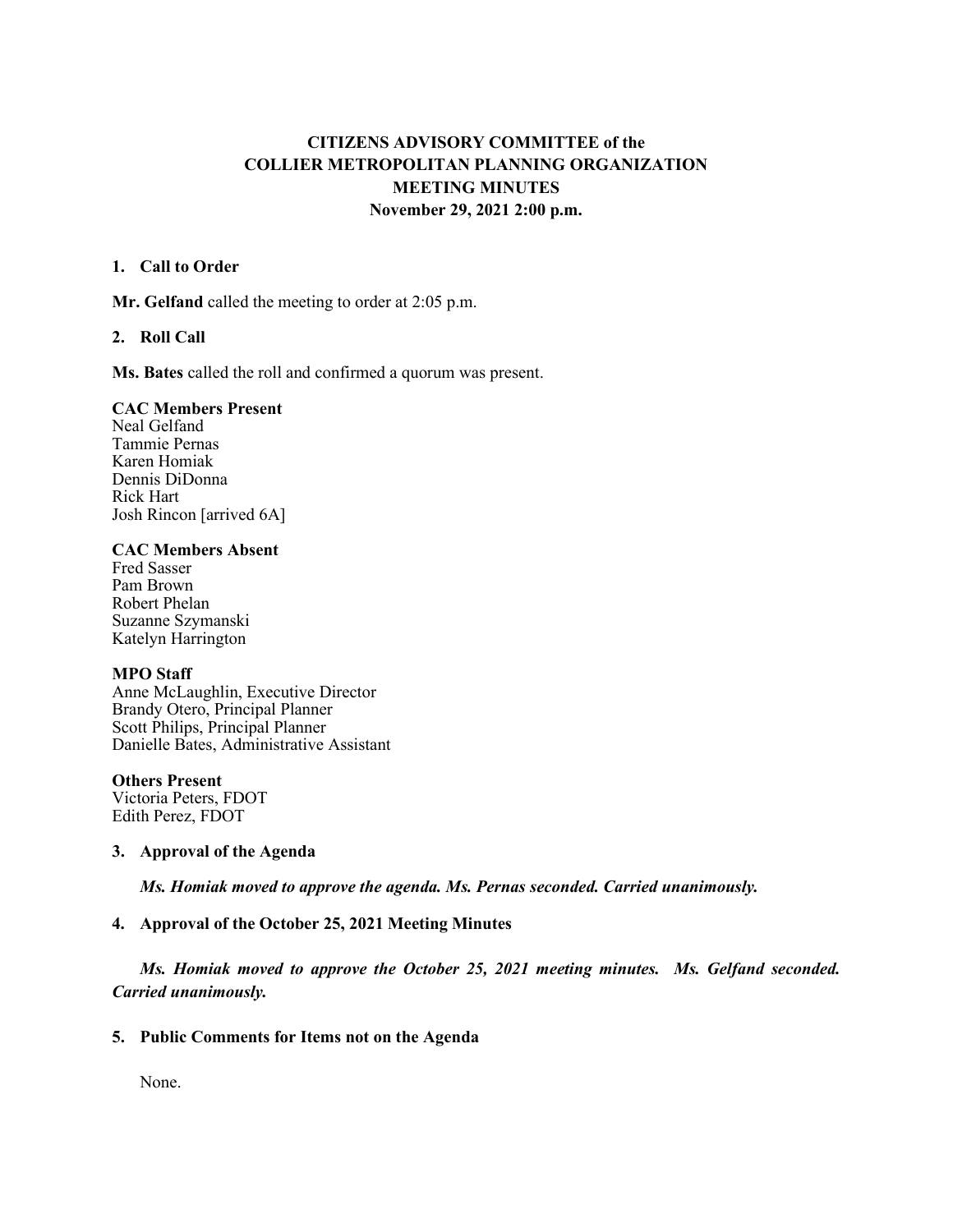### **6. Agency Updates**

#### **A. FDOT**

**Ms. Peters:** Introduced Edith Perez a new liaison, she's been with FDOT for 5 years and has been shadowing liaisons for a year. She will probably be with Polk.

There will be a public meeting on Tuesday December 7, from 4:30-6pm at the University of Florida, Institute of Food and Agricultural Sciences (UF/IFAS) Extension building to discuss the roundabout at SR 29 and SR 82. Completion is anticipated for the end of summer 2022. Virtual meeting is December 8. Engineers will be at the public meeting take questions; you can also visit SWFLroads.com. There will be public information meetings hopefully as it gets closer to completion at the Community Redevelopment Agency (CRA) and Immokalee Chamber of Commerce.

This year there will not be a tentative work program. This year the draft tentative was centralized with Central Office, they supply us the information, it goes to the public. The tentative will go to the legislature. July 1 the adopted work program will come out. Will keep an eye out for updates and changes for you.

#### **B. MPO Executive Director**

None.

#### **7. Committee Action**

#### **7.A. Endorse FDOT Vision Zero Safety Targets for 2022**

**Mr. Philips:** Presented Executive Summary. This is the only federal performance measure required to be adopted annually. We're anticipating the number for Collier County will be released soon, this data is for the state overall. The goal is zero fatalities and is the department standard. We are seeking endorsement.

**Mr. Gelfand:** The County Commissioners may be interested in how their districts are doing. Will that be possible. **Mr. Philips and Ms. Peters** agreed to look into the suggestion.

*Ms. Homiak moved to endorse FDOT Vision Zero Safety Targets for 2022. Mr. Hart seconded. Passes 5-1. Mr. Gelfand was opposed.*

#### **7.B. Endorse Amendment #3 to the FY 2022–2026 TIP & Authorizing Resolution**

**Mr. Philips:** Presented Executive Summary. The additional funding includes 4 items added to Transportation Improvement Program (TIP): 3 are transit related—capital costs to purchase 3 buses, funding for radios and communication equipment, and improvement to bus stops—the last is adding a wildlife crossing on State Road 29 north of the Panther Refuge.

*Ms. Pernas moved to endorse Amendment #3 to the FY 2022–2026 TIP & Authorizing Resolution. Mr. Rincon seconded. Passed unanimously.*